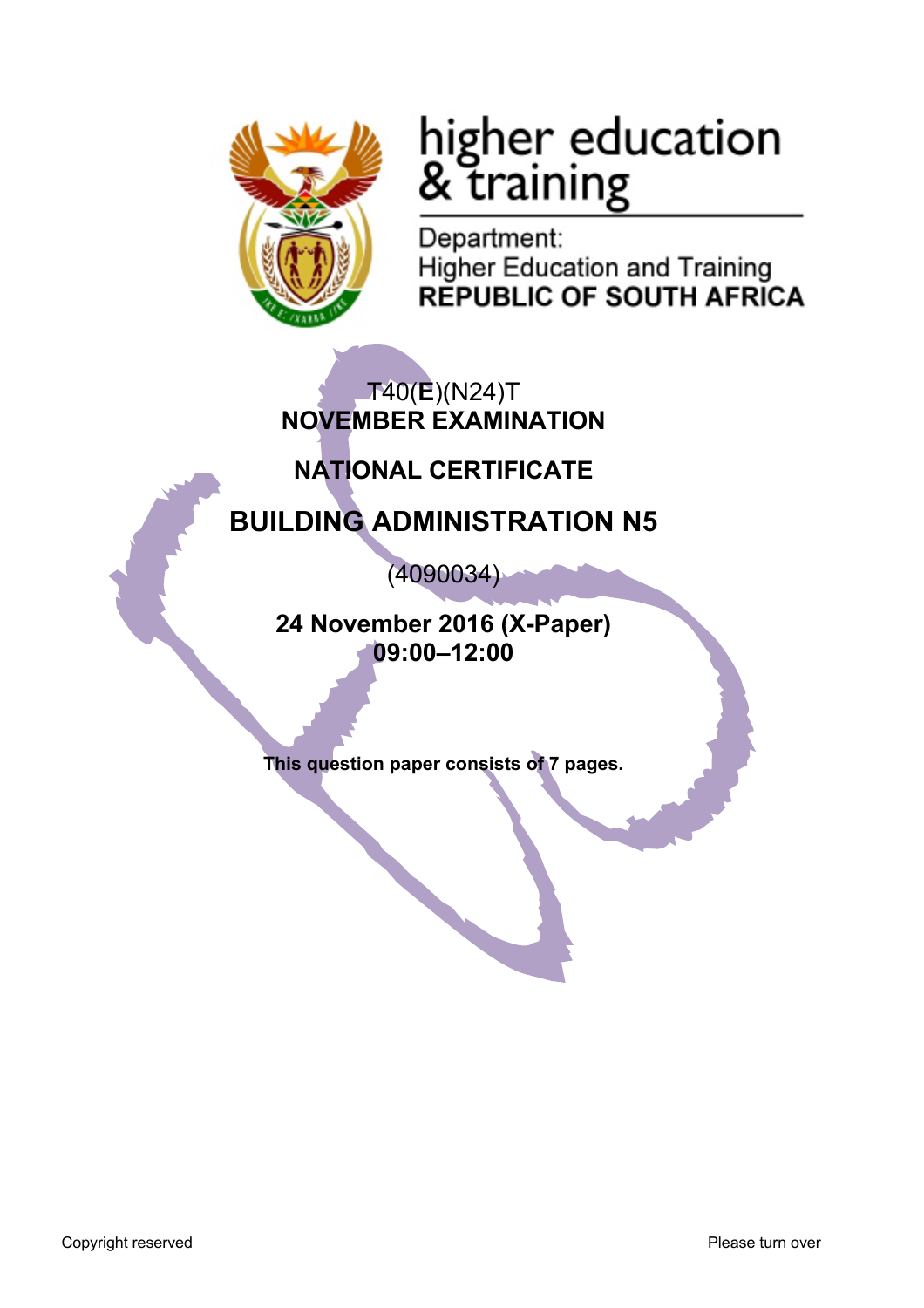# **DEPARTMENT OF HIGHER EDUCATION AND TRAINING REPUBLIC OF SOUTH AFRICA**

# NATIONAL CERTIFICATE BUILDING ADMINISTRATION N5 TIME: 3 HOURS MARKS: 100

# **INSTRUCTIONS AND INFORMATION**

- 1. Answer ALL the questions.
- 2. Read ALL the questions carefully.
- 3. Number the answers correctly according to the numbering system used in this question paper.
- 4. Write neatly and legibly.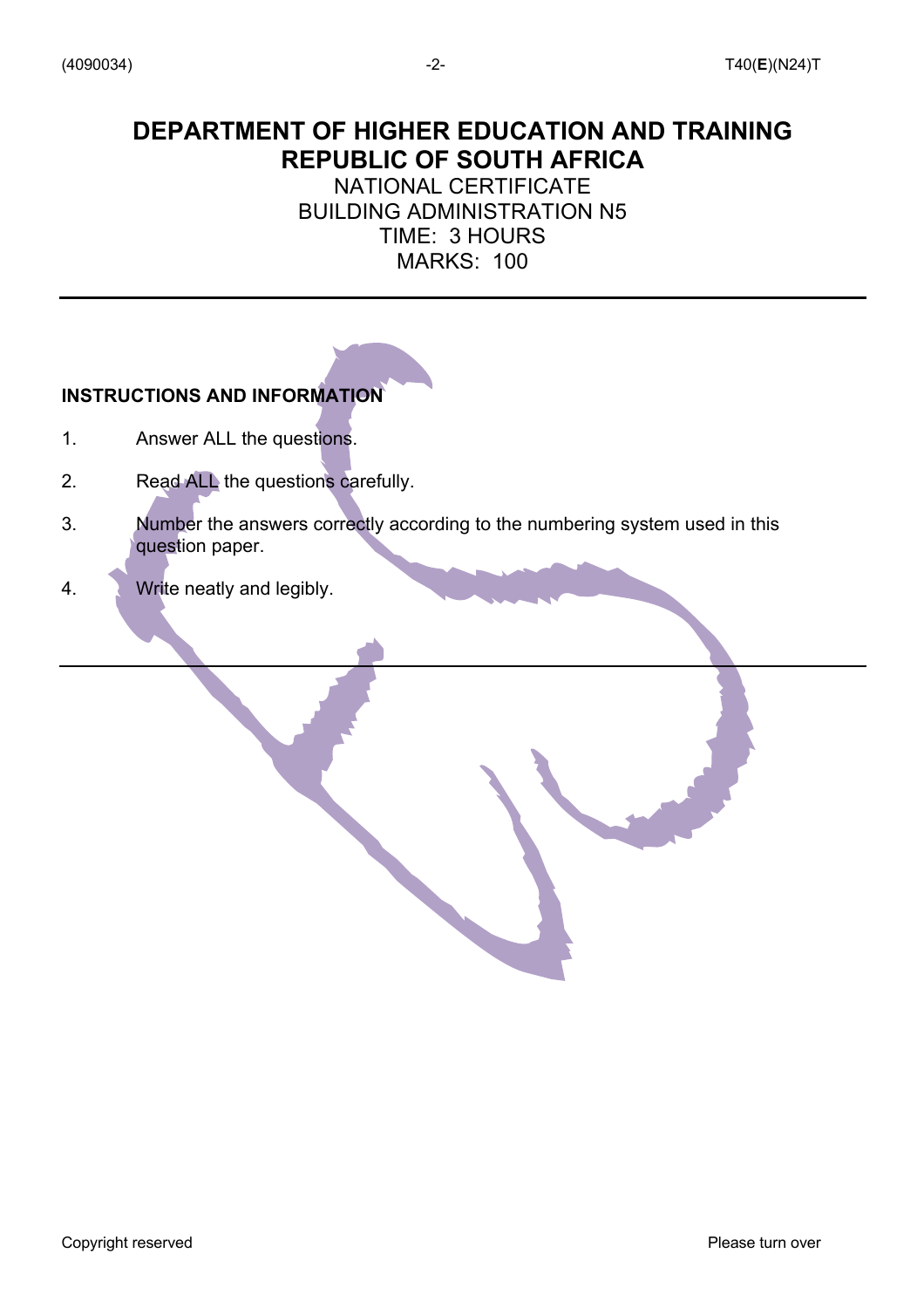Complete the following sentences/paragraph(s) by filling in the missing word(s). Write only the word(s) next to the question number (1.1–1.10) in the ANSWER BOOK.

For tendering a number of construction firms are issued with the tender documents which are the following: A provisional 1.1 ... to visualise what the employer has in mind. A blank 1.2 … to estimate the cost of the work and a 1.3 … to hand in the offer and a contract period. If successful, the tenderer and the employer will sign a contract and a 1.4 ... To start with the works, the contractor is issued with various drawings: The 1.5 ... will show the whole construction area with the positions of the proposed structures to a scale of 1:500. There will be 1.6 ... to show the heights and foundations of the structure. The working drawings consist of the 1.7 ... which shows the sizes of rooms, the thicknesses of walls, the positions of columns, doors and windows; the 1.8 … shows various heights and the constructions of slabs and ceilings, etc; and the 1.9 … explains complicated construction and finishing details. Descriptive details which are difficult to include in the drawings, such as full-length material descriptions and work methods mix ratios, are issued In a separate document called the 1.10 … **[10]**

# **QUESTION 2**

From the given list, choose the correct personnel members for the following definitions in Building Administration on a construction site and write down only your choice next to each question number:

Apprentice; Artisan; Building control officer; Building surveyor; Clerk of works; Consultant; General foreman; Nominated sub-contractor; Operator; Resident engineer; Selected sub-contractor; Storekeeper; Surveyor; Town planner; Trades foreman; Unskilled labour

- 2.1 He/she must ensure that the building is built on the right spot and plumb and that floor levels are at the designed height.
- 2.2 It is his/her duty to check the material when it arrives on site, to sign the delivery note and to record the goods.
- 2.3 He/ she forms the head of one of the various working groups and delegates work to the artisans, apprentices and labourers.
- 2.4 It his/her duty to organise all activities and to see to the smooth running of the construction site as a whole.
- 2.5 A tradesman also called a/an…
- 2.6 A secondary contractor who is appointed by the architect, but who concludes a contract with the main contractor.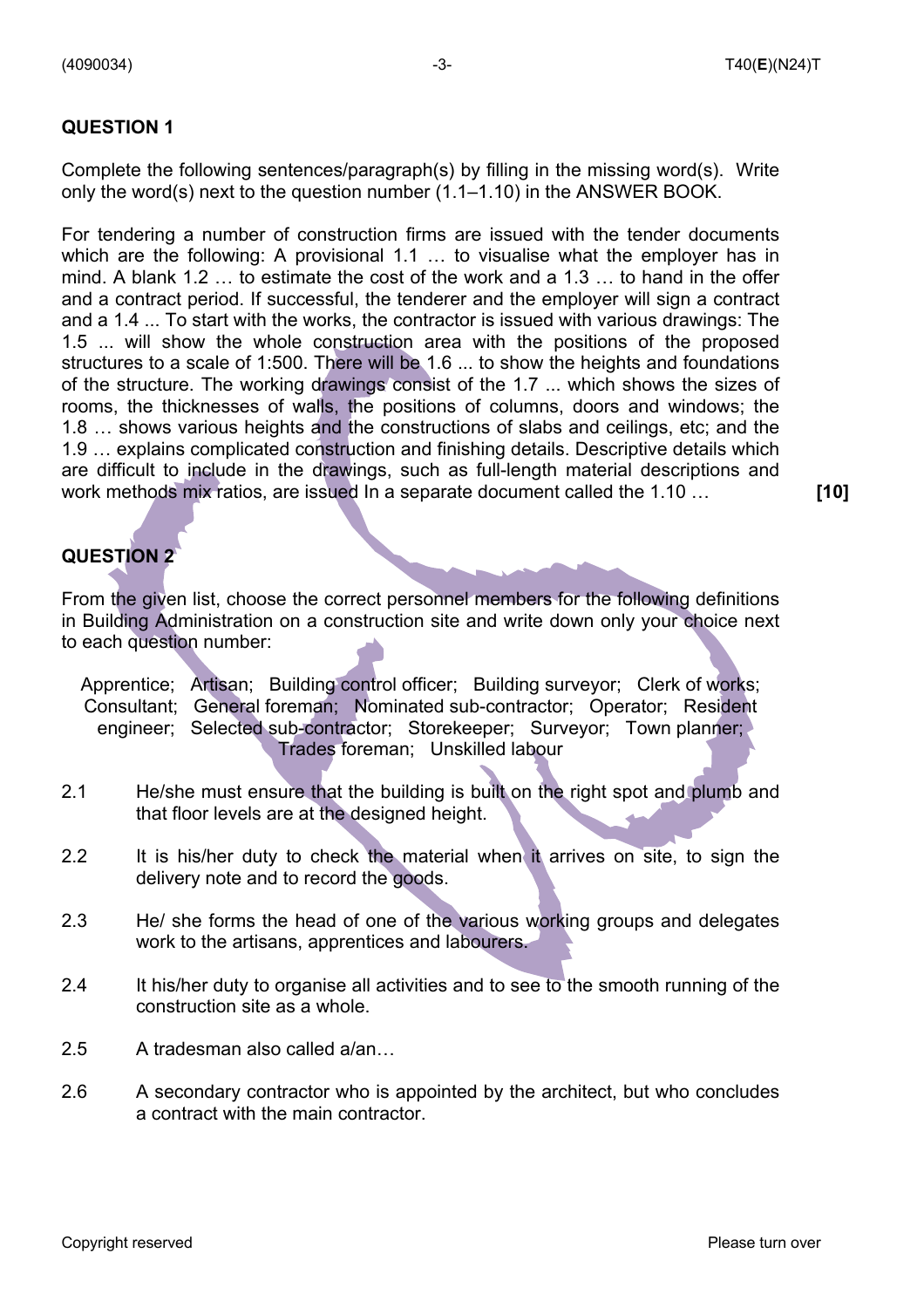- 2.7 He/she represents the architect on site and monitors and certifies work and material that are to his/her satisfaction.
- 2.8 He/she represents the engineer on site and monitors and certifies work and material that are to his/her satisfaction.
- 2.9 The local authority official who makes sure that building regulations are adhered to.
- 2.10 He/she claims and settles interim payments and the final account with the quantity surveyor.

(10 × 1) **[10]**

### **QUESTION 3**

Indicate whether the following statements are TRUE or FALSE. Choose the answer and write only 'true' or 'false' next to the question number  $(3.1 - 3.10)$  in the ANSWER BOOK.

- 3.1 Variation orders could be savings or extras.
- 3.2 Variation orders are site instructions.
- 3.3 Additions are variation orders.
- 3.4 Variation orders are issued by the clerk of works.
- 3.5 Omissions are savings.
- 3.6 The contingency sum provides money for extras.
- 3.7 It is called day work because it is the measured labour and material per day.
- 3.8 Day works are the day-to-day happenings on site.
- 3.9 Day works are all works above the natural ground level.
- 3.10 Extension of time is calculated according to day works.

(10 × 1) **[10]**

#### **QUESTION 4**

| 4.1 | List FIVE different earthwork categories in which mechanical plant may be |     |
|-----|---------------------------------------------------------------------------|-----|
|     | grouped and name ONE type of mechanical plant in each of the categories.  | (5) |
|     |                                                                           |     |

- 4.2 Explain the following in modern road construction:
	- 4.2.1 THREE advantages of mechanisation (3)
	- 4.2.2 TWO advantages of labour-intensive methods (2)

**[10]**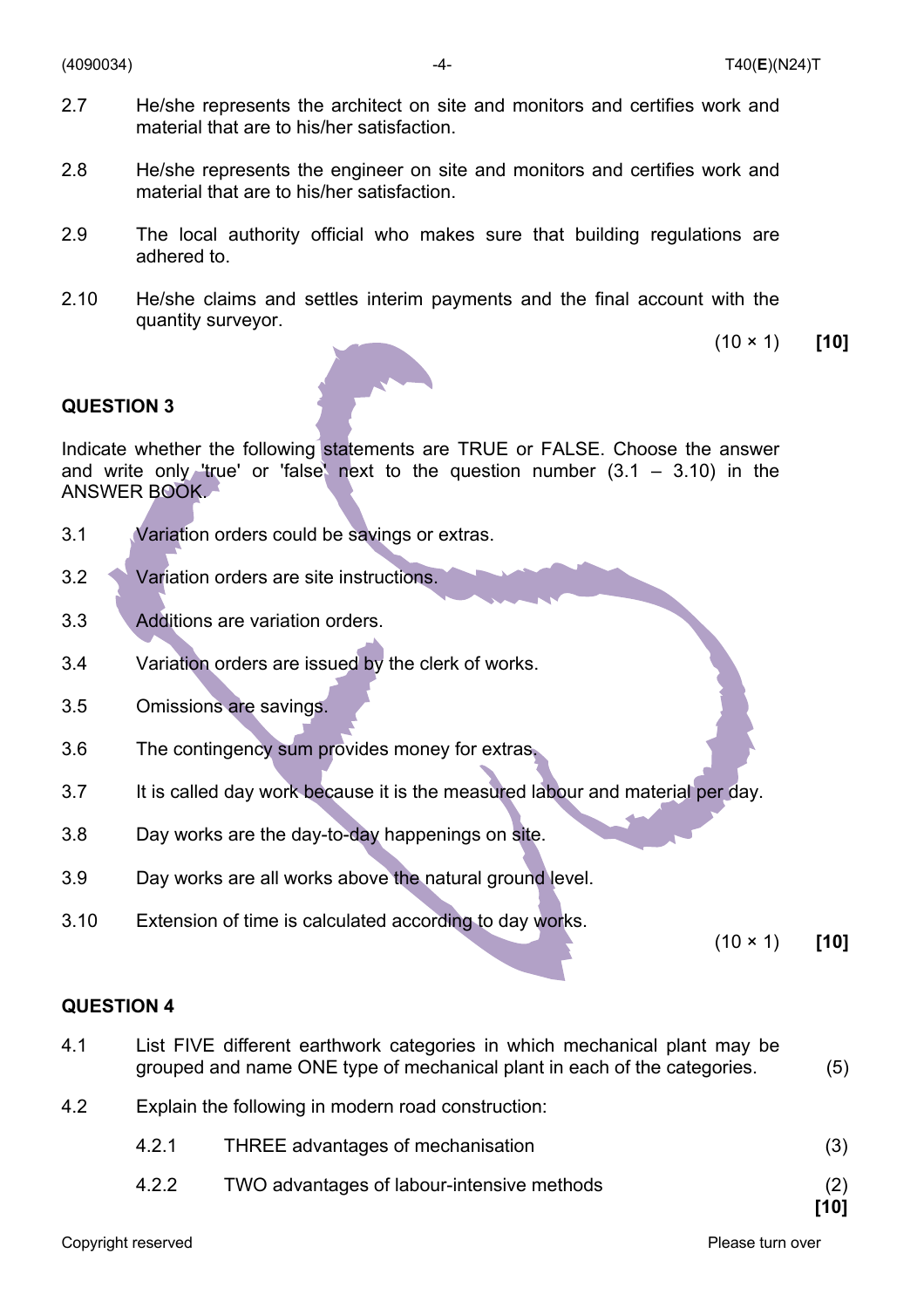Fully explain how the following are incorporated in a building contract:

- 5.1 Nominated sub-contractors
- 5.2 Selected sub-contractors

(2 × 5) **[10]**

## **QUESTION 6**

Give the basic rule for how EACH of the following materials should be stored on a building site to protect it from damage:

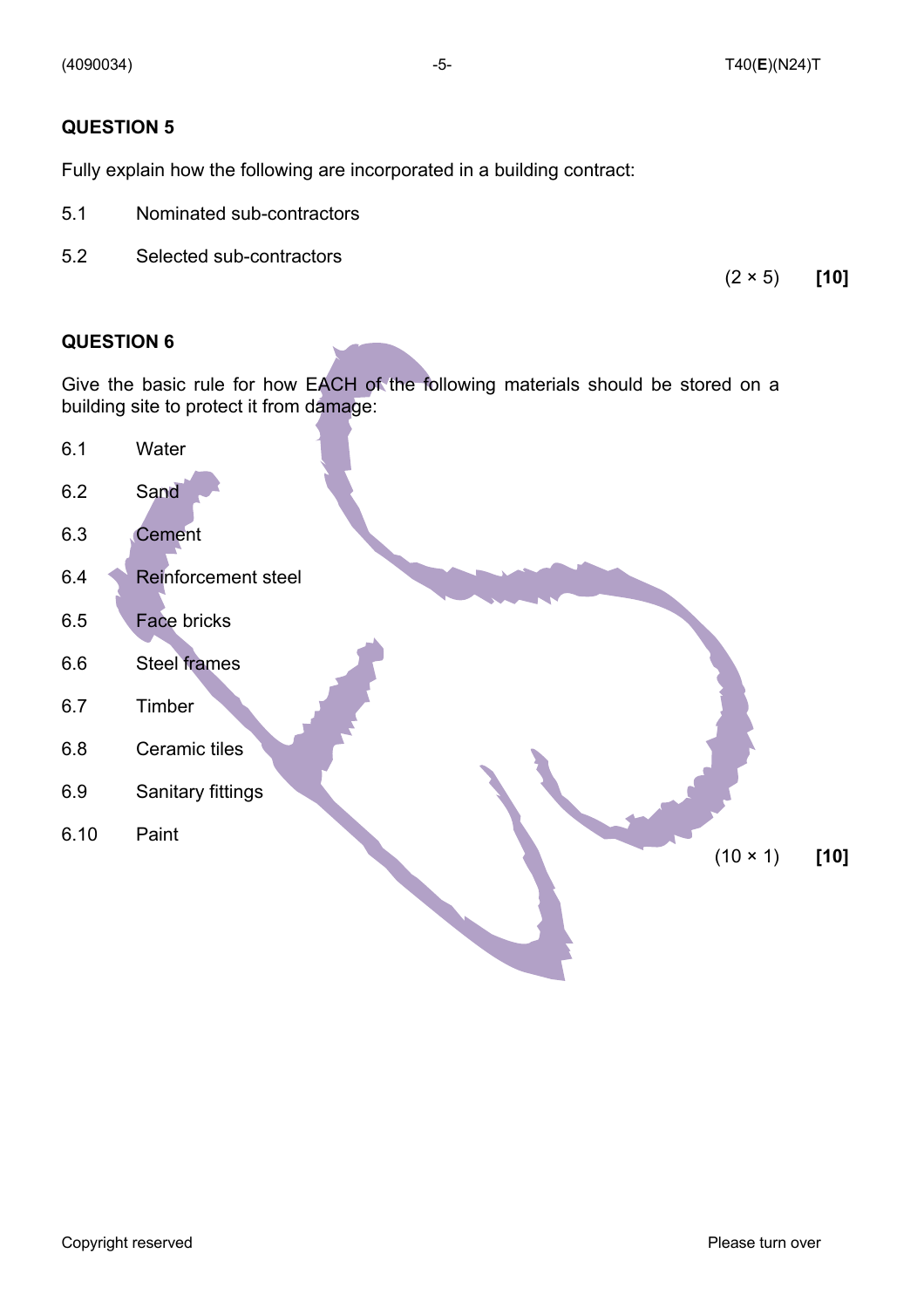In the principal building agreement a number of classes regulate the handing over of the completed works. Describe, define or explain the following key terms used in these clauses :

(HINT: NOTE THAT SOME ARE DOCUMENTS, SOME REFER TO PERIODS AND OTHERS ARE ONLY CONCEPTS.)

| 7.1               | Liability insurance                                                                                                              |        |
|-------------------|----------------------------------------------------------------------------------------------------------------------------------|--------|
| 7.2               | Latent-defect liability                                                                                                          |        |
| 7.3               | Patent-defect liability period                                                                                                   |        |
| 7.4               | Release of the construction guarantee                                                                                            |        |
| 7.5               | Penalty for non-completion                                                                                                       |        |
| 7.6               | Extension-of-construction period                                                                                                 |        |
| 7.7               | <b>Final completion list</b>                                                                                                     |        |
| 7.8               | Certificate of final completion                                                                                                  |        |
| 7.9               | <b>Final account</b>                                                                                                             |        |
| 7.10              | Final payment certificate                                                                                                        |        |
|                   | $(10 \times 1)$                                                                                                                  | $[10]$ |
| <b>QUESTION 8</b> |                                                                                                                                  |        |
| assumption.       | Prepare a complete agenda for an architect's third site meeting. Make your own                                                   | $[10]$ |
| <b>QUESTION 9</b> |                                                                                                                                  |        |
| 9.1               | Define and briefly explain the term 'variations' in construction works.                                                          | (4)    |
| 9.2               | Explain the difference between the following terms generally used on a<br>construction site: 'extra work' and 'additional work'. | (3)    |

9.3 What is meant by the term 'daywork'? (3) **[10]**